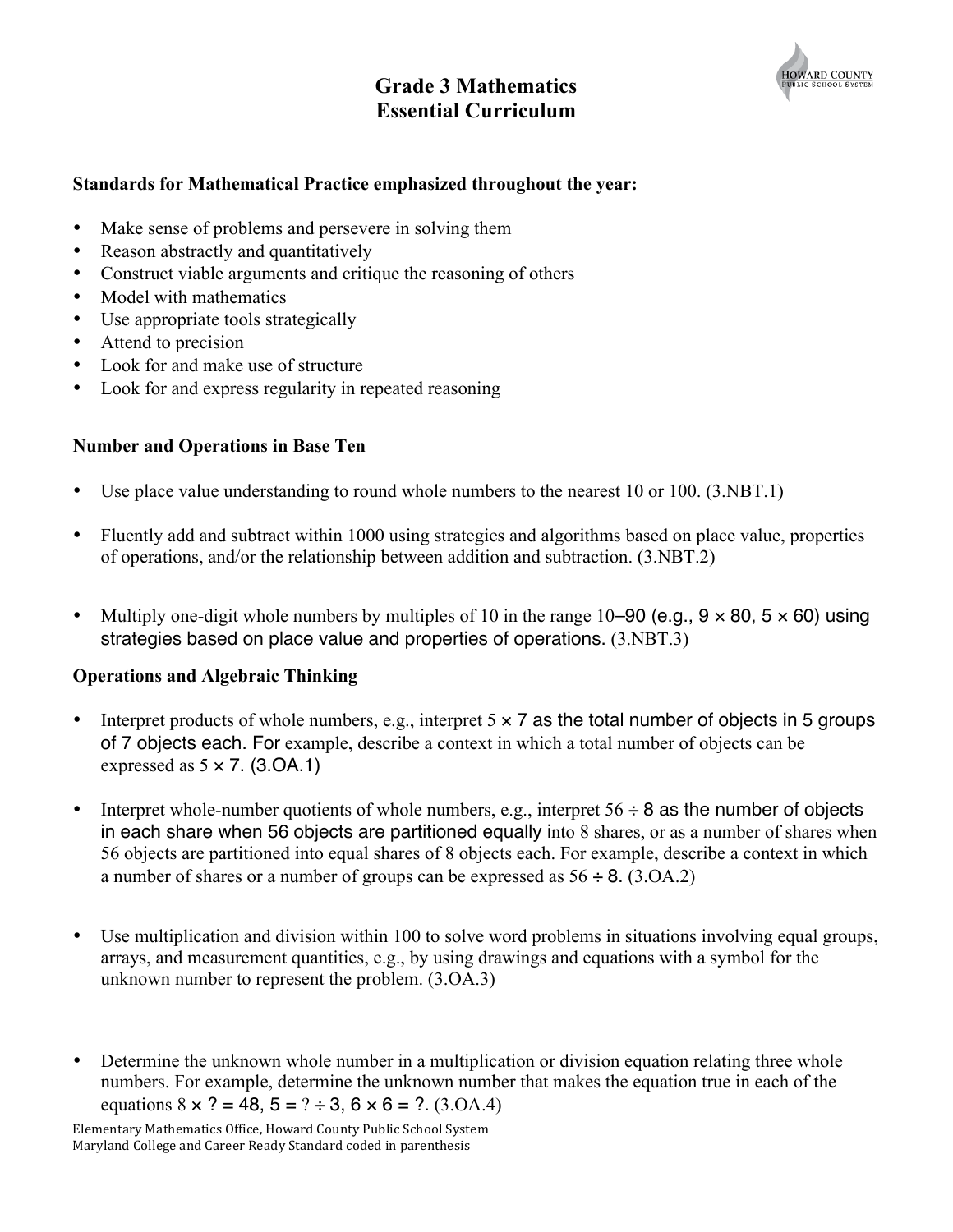- Apply properties of operations as strategies to multiply and divide. Examples: If  $6 \times 4 = 24$  is known, then  $4 \times 6 = 24$  is also known. (Commutative property of multiplication.)  $3 \times 5 \times 2$  can be found by  $3 \times 5 = 15$ , then  $15 \times 2 = 30$ , or by  $5 \times 2 = 10$ , then  $3 \times 10 = 30$ . (Associative property of multiplication.) Knowing that  $8 \times 5 = 40$  and  $8 \times 2 = 16$ , one can find  $8 \times 7$  as  $8 \times (5$  $+ 2$ ) = (8 × 5) + (8 × 2) = 40 + 16 = 56. (Distributive property.) (3.0A.5)
- Understand division as an unknown-factor problem. For example, find  $32 \div 8$  by finding the number that makes 32 when multiplied by 8. (3.OA.6)
- Fluently multiply and divide within 100, using strategies such as the relationship between multiplication and division (e.g., knowing that  $8 \times 5 = 40$ , one knows  $40 \div 5 = 8$ ) or properties of operations. By the end of Grade 3, know from memory all products of two one-digit numbers. (3.OA.7)
- Solve two-step word problems using the four operations. Represent these problems using equations with a letter standing for the unknown quantity. Assess the reasonableness of answers using mental computation and estimation strategies including rounding. (3.OA.8)
- Identify arithmetic patterns (including patterns in the addition table or multiplication table), and explain them using properties of operations. For example, observe that 4 times a number is always even, and explain why 4 times a number can be decomposed into two equal addends. (3.OA.9)

#### **Number and Operations – Fractions**

- Understand a fraction 1/b as the quantity formed by 1 part when a whole is partitioned into b equal parts; understand a fraction a/b as the quantity formed by a parts of size 1/b. (3.NF.1) *(Note: Grade 3 expectations in this domain are limited to fractions with denominators 2, 3, 4, 6, and 8.)*
- Understand a fraction as a number on the number line; represent fractions on a number line diagram.(3.NF.2)
- Explain and represent equivalence of fractions using models and number lines. Compare fractions by reasoning about their size. (3.NF.3)

#### **Geometry**

- Understand that shapes in different categories (e.g., rhombuses, rectangles, and others) may share attributes (e.g., having four sides), and that the shared attributes can define a larger category (e.g., quadrilaterals). Recognize rhombuses, rectangles, and squares as examples of quadrilaterals, and draw examples of quadrilaterals that do not belong to any of these subcategories. (3.G.1)
- Partition shapes into parts with equal areas. Express the area of each part as a unit fraction of the whole. For example, partition a shape into 4 parts with equal area, and describe the area of each part as 1/4 of the area of the shape. (3.G.2)